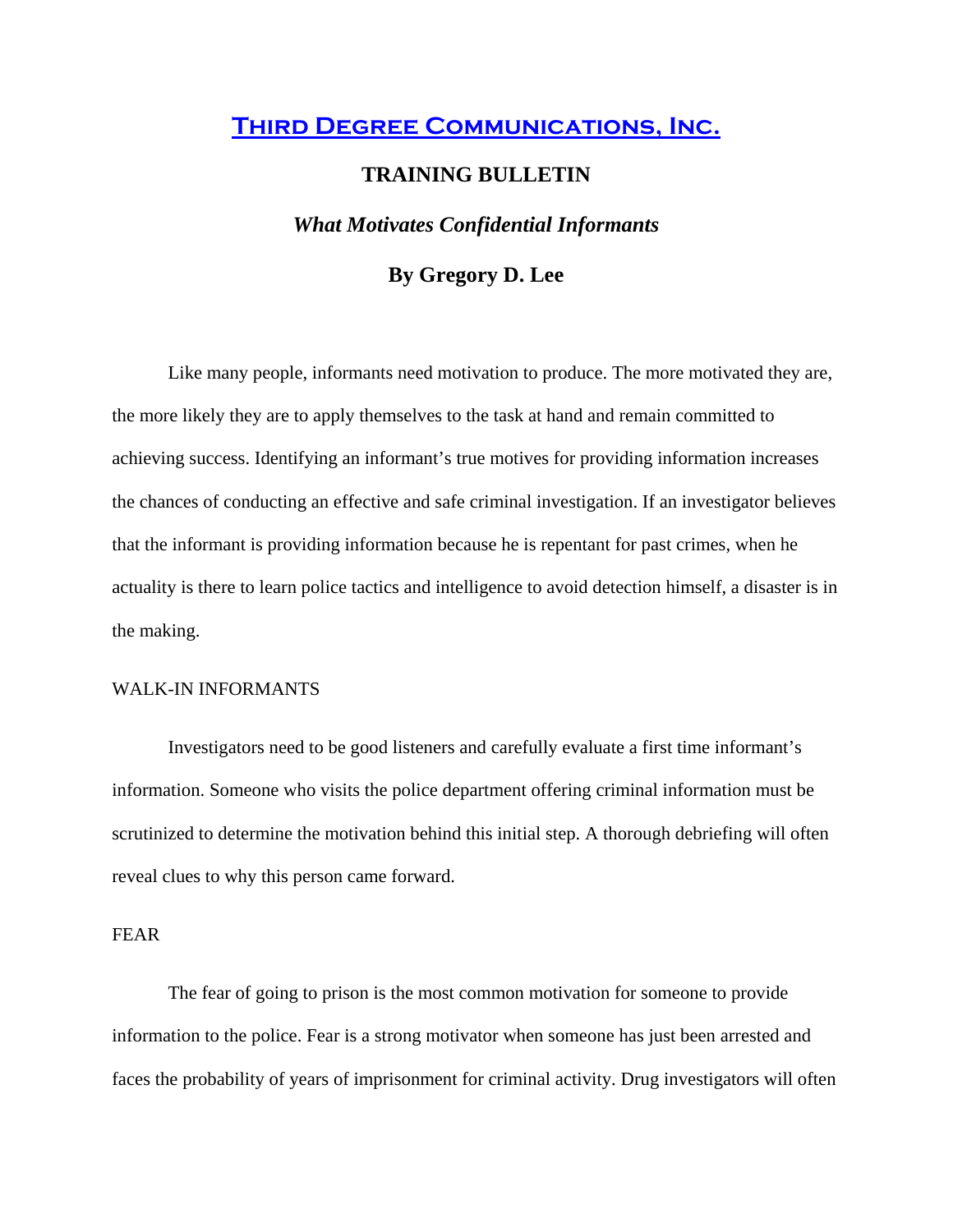attempt to convince a freshly arrested suspect to immediately provide information in the hopes of making other arrests in the ongoing investigation.

#### REVENGE AND JEALOUSY

Both revenge and jealousy have historically motivated people to do things they might not otherwise do. Jealousy may stem from love or money, but business disputes between competing drug criminal organizations may prompt revenge.

 Drug investigators should be wary of informants who seek to eliminate their own drug dealing competition. Nothing prevents a drug agent from using this information to target the competing drug dealer. However, once the competitor is arrested, the drug agent should solicit his help in eliminating the informant's drug enterprise as well.

#### REPENTANCE

Informants often claim they are repentant for past crimes, but this is rarely the case. Expressions of repentance are sometimes used to convince an investigator that he or she is now a good person and wants to make amends for past bad acts. However, this is seldom the only motive for cooperating.

#### ALTRUISM

People with professional obligations or feelings of responsibility frequently provide information to the police. Examples of altruistic informants include airline employees who see something suspicious about a passenger or his baggage, or express delivery service employees who detect drugs seeping out of packages. These informants are rarely involved in criminal activity and their usefulness is often limited.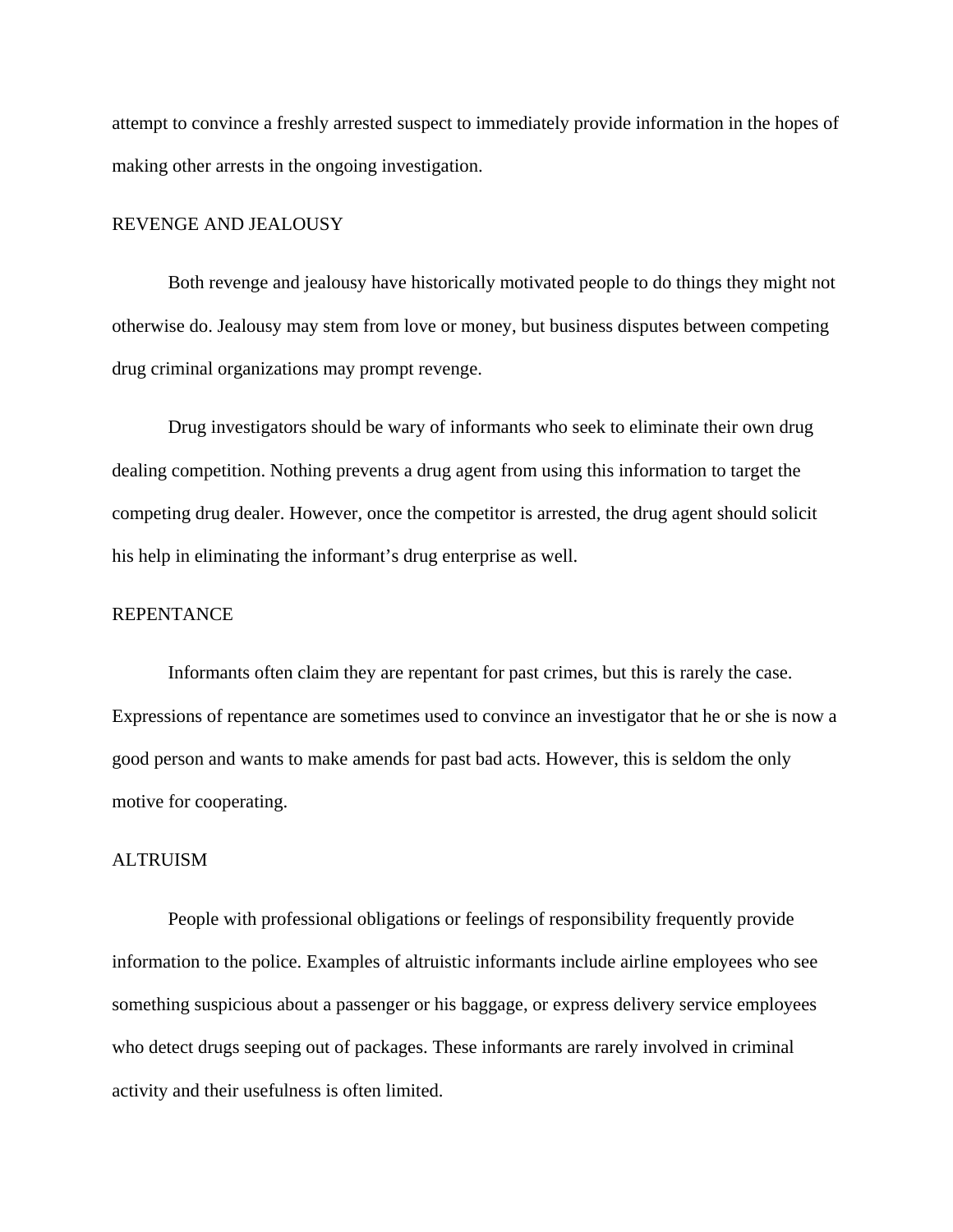#### **MERCENARIES**

Some individuals provide information or services simply for money. These moneymotivated informants are usually the most willing to follow an investigator's direction because they are paid based on performance. Although they frequently have a criminal history, this makes them a valuable asset who can introduce undercover investigators to members of criminal organizations.

### EGOTISTICAL

 Egotistical informants often want an aggressive role in an investigation in order to justify as much praise and/or money as possible. They will sometimes prolong an investigation unnecessarily to justify more money or praise. An informant in this category may demand payment for services rendered, but in reality, the praise he expects to receive from authority figures is the primary motivating factor.

 The ego of the informant should not be in competition with the ego of the handling investigator.

#### JAMES BOND SYNDROME

Some informants see their role as an opportunity to have their life imitate art. While working as informants they imagine themselves in a particular police or spy drama. Sometimes they will even orchestrate events to parallel a scene from a movie or chapter of a novel. These informants are especially difficult to handle and often exaggerate their knowledge of criminal activity to enhance the likelihood of playing the role of their life.

## THE WANNABE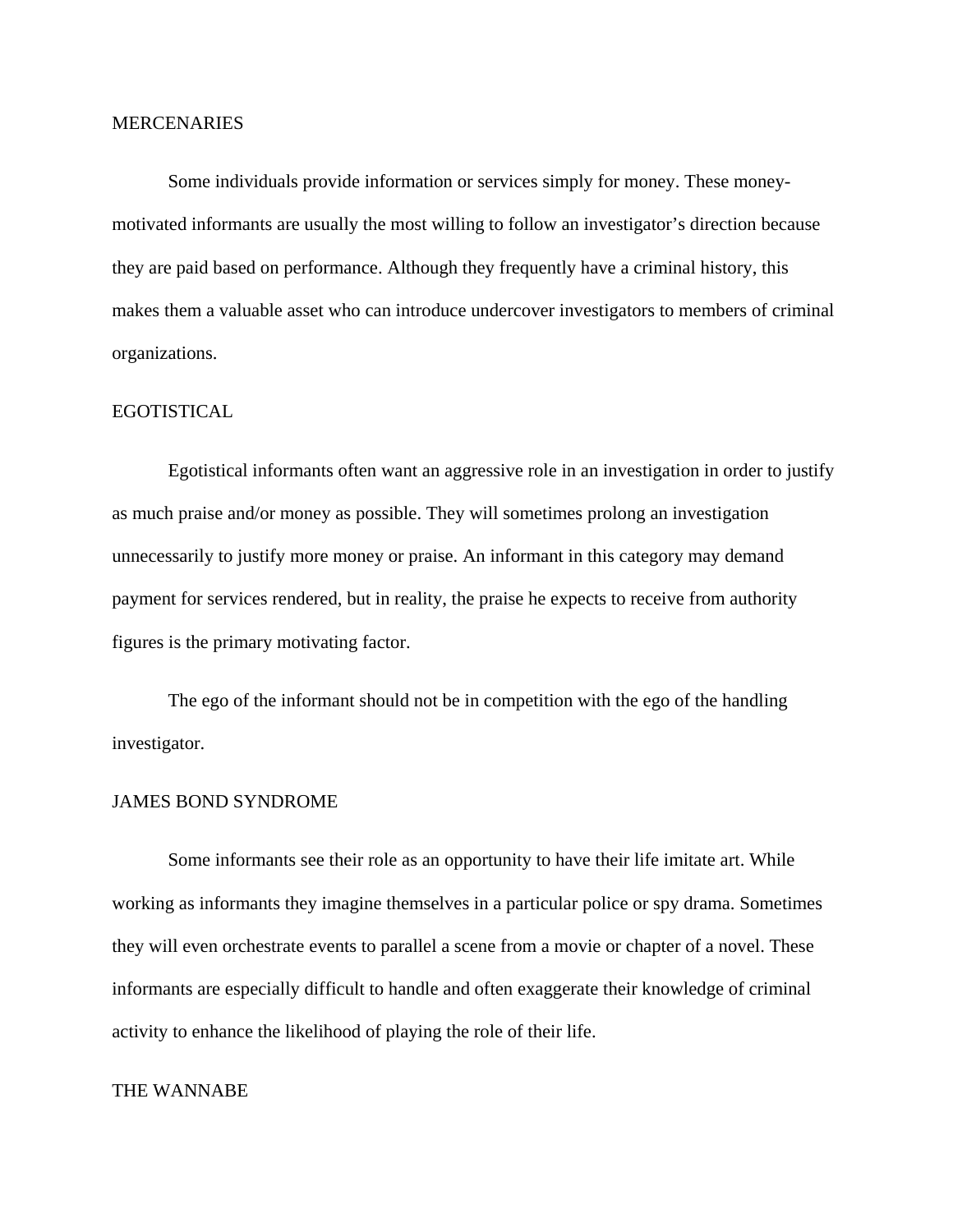Usually, from a very young age, a Wannabe informant has wanted to become a law enforcement officer. For whatever reason though they did not qualify, and believes that becoming an informant is now the only way to fulfill their life's desire.

### PERVERSELY MOTIVATED INFORMANTS

Perhaps the most dangerous and disruptive person an investigator will encounter is a perversely motivated informant. They offer their services to law enforcement agencies for the sole purpose of identifying undercover agents, learn the department's methods, targets, and intelligence, or eliminate their own competition in drug sales. Sometimes criminal organizations, especially outlaw motorcycle gangs, instruct girlfriends and others to infiltrate police departments as informants or employees to glean intelligence. These individuals may even provide genuine information about a specific event as a decoy to divert police resources away from another more significant criminal activity.

### **CONCLUSION**

 Criminal informants can make an investigator a star, or they can destroy a promising career. Informants can never be fully trusted, as they are inherently unreliable and hard to handle. They should be rewarded and praised when appropriate, tightly controlled, and never allowed to run an investigation.

 Controlling the informant is the key; losing it will present safety problems, and jeopardize the successful outcome of an investigation.

*Gregory D. Lee is a retired DEA Supervisory Special Agent and former instructor for the DEA Office of Training at the FBI Academy. He is the author of Global Drug Enforcement: Practical*